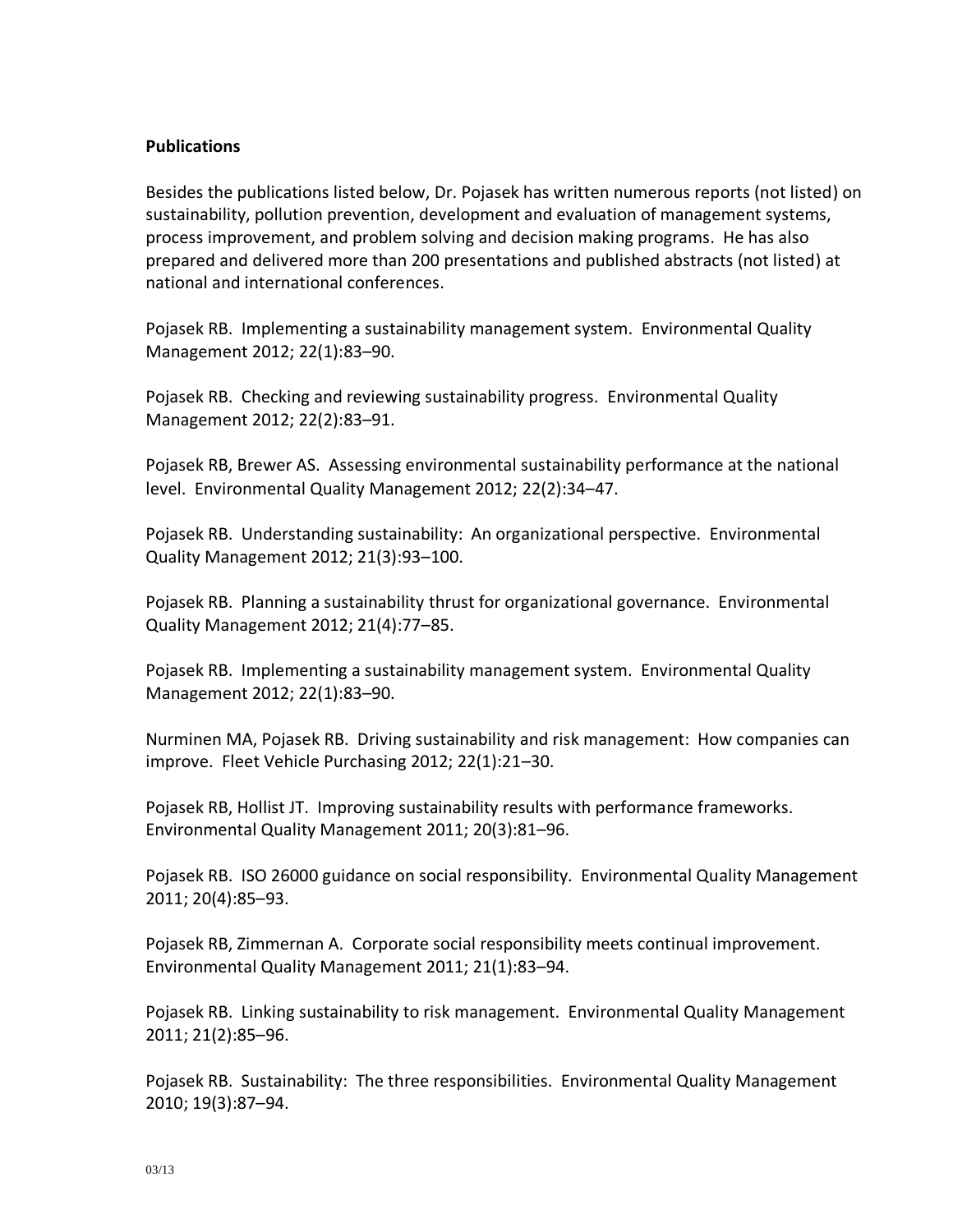Pojasek RB. Is sustainability becoming a regulatory requirement? Environmental Quality Management 2010; 19(4):83–90.

Pojasek RB. The sustainability measurement conundrum. Environmental Quality Management 2010; 20(1):101–108.

Pojasek RB. Benchmarking to sustainability in four steps. Environmental Quality Management 2010; 20(2):87–94.

Pojasek RB. Sustainability reports: An Alternative View. Environmental Quality Management 2009; 18(3):85–92.

Pojasek RB. Using leading indicators to drive sustainability performance. Environmental Quality Management 2009; 18(4):87–93.

Pojasek RB. Conforming to a management system—And complying at the same time. Environmental Quality Management 2009; 19(1):79–86.

Pojasek RB. Sustainability performance: Addressing the now with attention to the future. Environmental Quality Management 2009; 19(2):77–83.

Pojasek RB. Risk management 101: A primer for EHS managers. Environmental Quality Management 2008; 17(3):95–101.

Pojasek RB. Pollution prevention: Graduating to competency-based training. Sustain 2008 Fall/Winter; 33–35.

Pojasek RB. Complete business management system. Environmental Quality Management 2008; 17(4):87–95.

Pojasek RB. Framing your lean-to-green effort. Environmental Quality Management 2008; 18(1):85–93.

Pojasek RB. When is green manufacturing green? Manufacturing Engineering 2008; 140(8):18–19.

Pojasek RB. Energy and water management systems: Building more silos? Environmental Quality Management 2008; 18(2):79–87.

Pojasek RB. Adding value with enhanced QEHS programs: Ten important lessons. Environmental Quality Management 2007; 95–102.

Pojasek RB. Introducing ISO 14001 III. Environmental Quality Management 2007; 17(1):75–82.

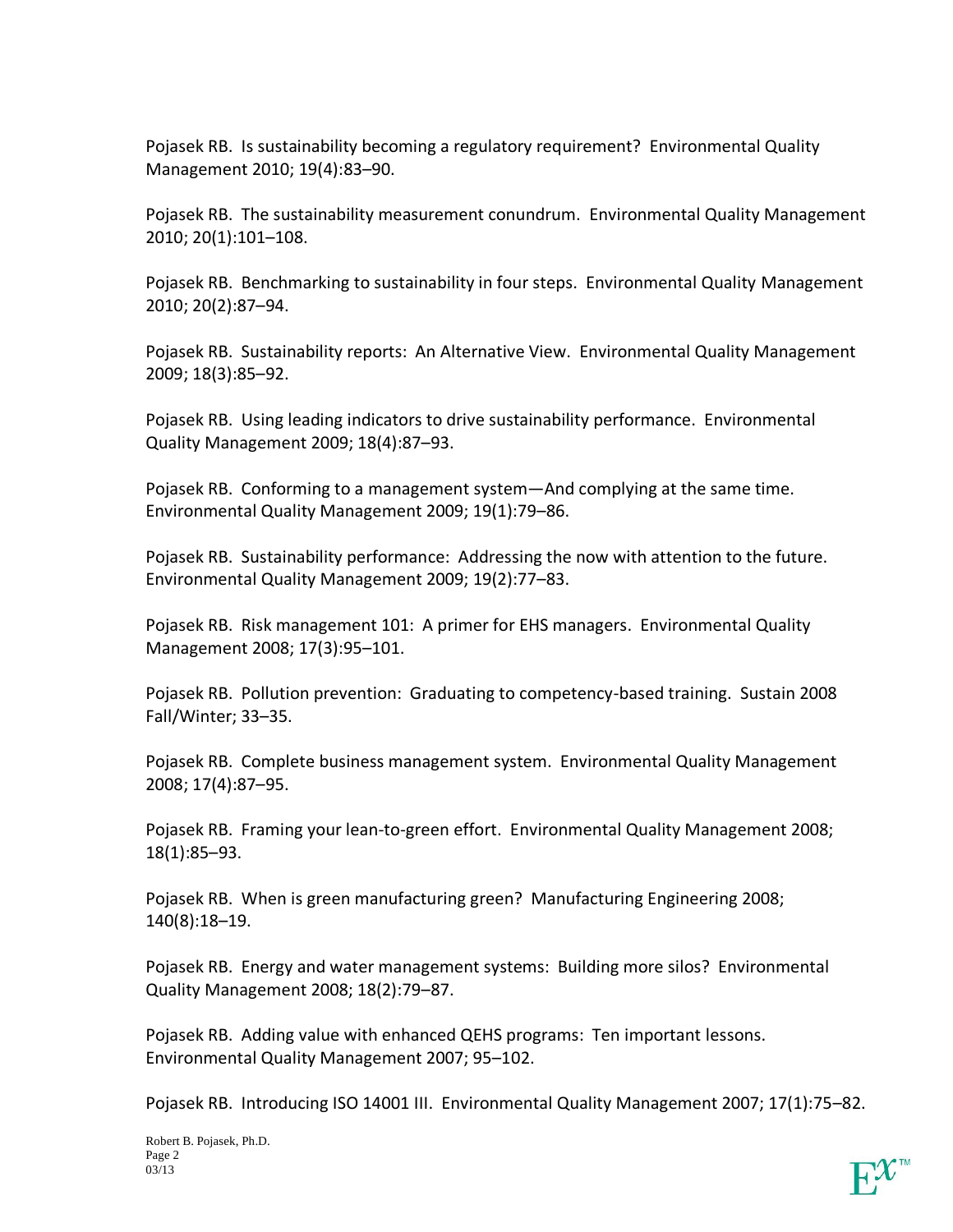Pojasek RB. A framework for business sustainability. Environmental Quality Management 2007; 17(2):81–88.

Pojasek RB. Putting the hierarchical process maps to work. Environmental Quality Management 2006; 15(3):73–80.

Pojasek RB. Process improvement: Initiative-driven versus process-driven approaches. Environmental Quality Management 2006; 16(1):77–86.

Pojasek RB. Is your integrated management system really integrated? Environmental Quality Management 2006; 16(2):89–97.

Pojasek RB. Improving processes in complex organizations. Environmental Quality Management 2005; 14(3):85–91.

Pojasek RB. Improving processes: The traditional approach versus the systems approach. Environmental Quality Management 2005; 15(1):91–100.

Pojasek RB. Understanding processes with hierarchical process mapping. Environmental Quality Management 2005; 15(2):79–86.

Pojasek RB. Mapping information flow through the production process. Environmental Quality Management 2004; 13(3):89–97.

Pojasek RB. Selecting opportunities for process improvement. Environmental Quality Management 2004; 14(1):83–89.

Pojasek RB. Selecting your own approach to P2. Environmental Quality Management 2003; 12(4):85–94.

Pojasek RB. Scoring sustainability results. Environmental Quality Management 2003; 13(1):91–98.

Pojasek RB. Lean, Six Sigma and systems approach: Management initiatives for process improvement. Environmental Quality Management 2003; 13(2):85–95.

Pojasek RB. Merging pollution prevention into quality. Environmental Quality Management 2002; 11(3):85–90.

Pojasek RB. Combining quality tools with a traditional approach to pollution prevention. Environmental Quality Management 2002; 12(1):83–90.

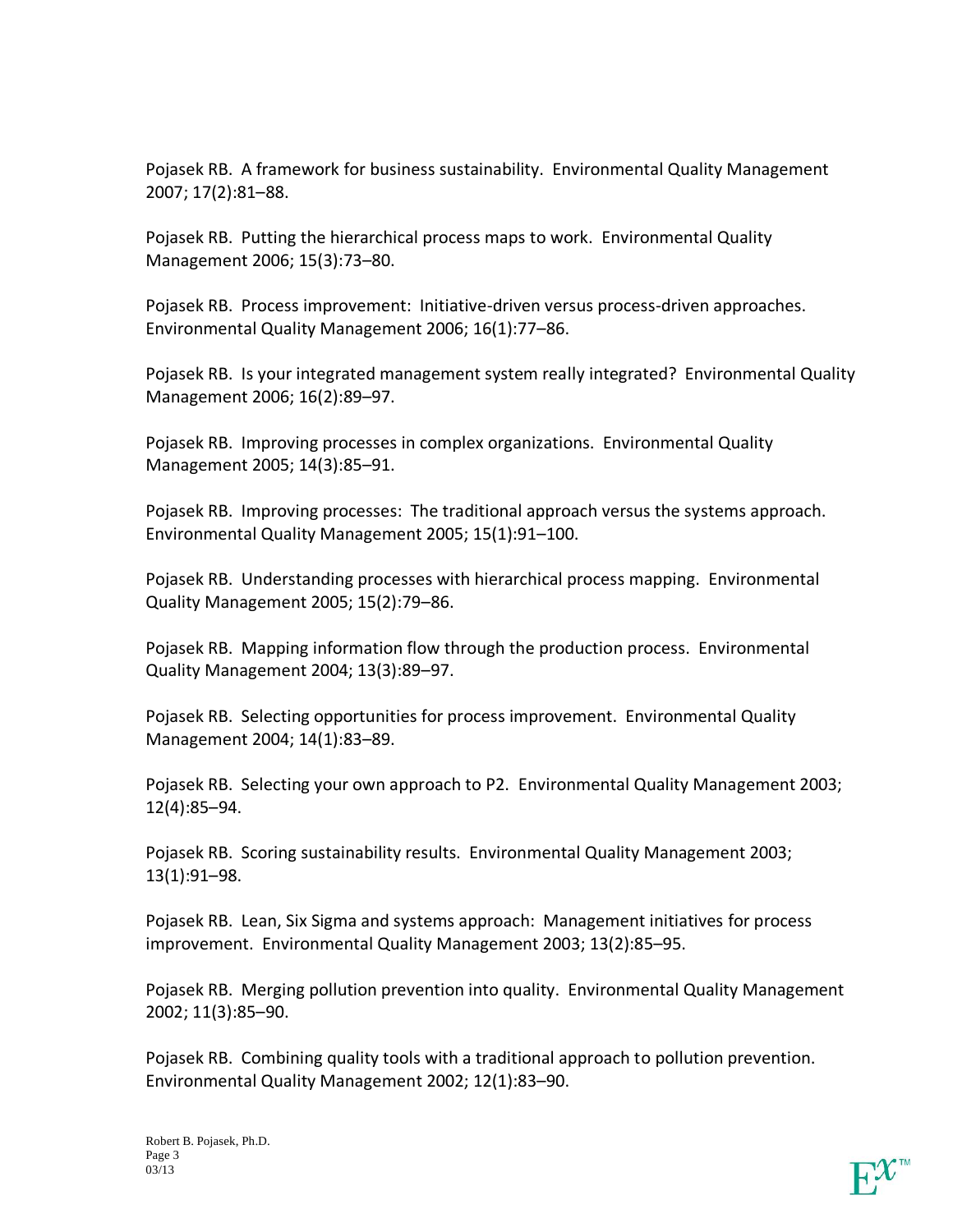Pojasek RB. Creating a value-added, performance-driven environmental management system. Environmental Quality Management 2002; 12(2):81–88.

Pojasek RB. Developing performance after attaining conformance in your environmental management program. Environmental Quality Management 2002; 12(3):97–105.

Pojasek RB. To change the culture, you must master the force. Environmental Quality Management 2001; 10 (3):73–79.

Pojasek RB. How do you measure environmental performance? Environmental Quality Management 2001: 10(4):79–88.

Pojasek RB, Garn J, Papadopoules N. Knowledge management and visual context. Environmental Quality Management 2001; 11(1):77–87.

Pojasek RB. Performing a gap analysis for performance-based EMS implementation. Environmental Quality Management 2001; 11(2):91–98.

Pojasek RB. Striving for environmental excellence with the Baldrige model. Environmental Quality Management 2000; 9(3):91–99.

Pojasek RB. Pollution prevention redux. Pollution Prevention Review 2000: 10(2):49–52.

Pojasek RB. Lessons learned and the Baldrige model for environmental excellence. Environmental Quality Management 2000; 9(4):87–93.

Waldrip G, Moore D, Pojasek RB, Wlodarcyzk J. Using a systems approach to improve process and environmental performance. Environmental Quality Management 2000; 9(4):53–62.

Pojasek RB. Asking "why?" five times. Environmental Quality Management 2000; 10(1):79–84.

Pojasek RB. Zeroing in. Environmental Quality Management 1999; 8(4):93–97.

Gallagher P, Kowalski J, Pojasek RB, Weinrach J. New Mexico's Green Zia Environmental Excellence Program: Using a quality model for a statewide P2 program. Pollution Prevention Review 1999; 9(1):1–14.

Pojasek RB. Poka-yoke and zero waste. Environmental Quality Management 1999; 9(2):19–97.

Pojasek RB. P2 programs, plans and projects: Some thoughts on making them work. Pollution Prevention Review 1999; 9(2):93–103.

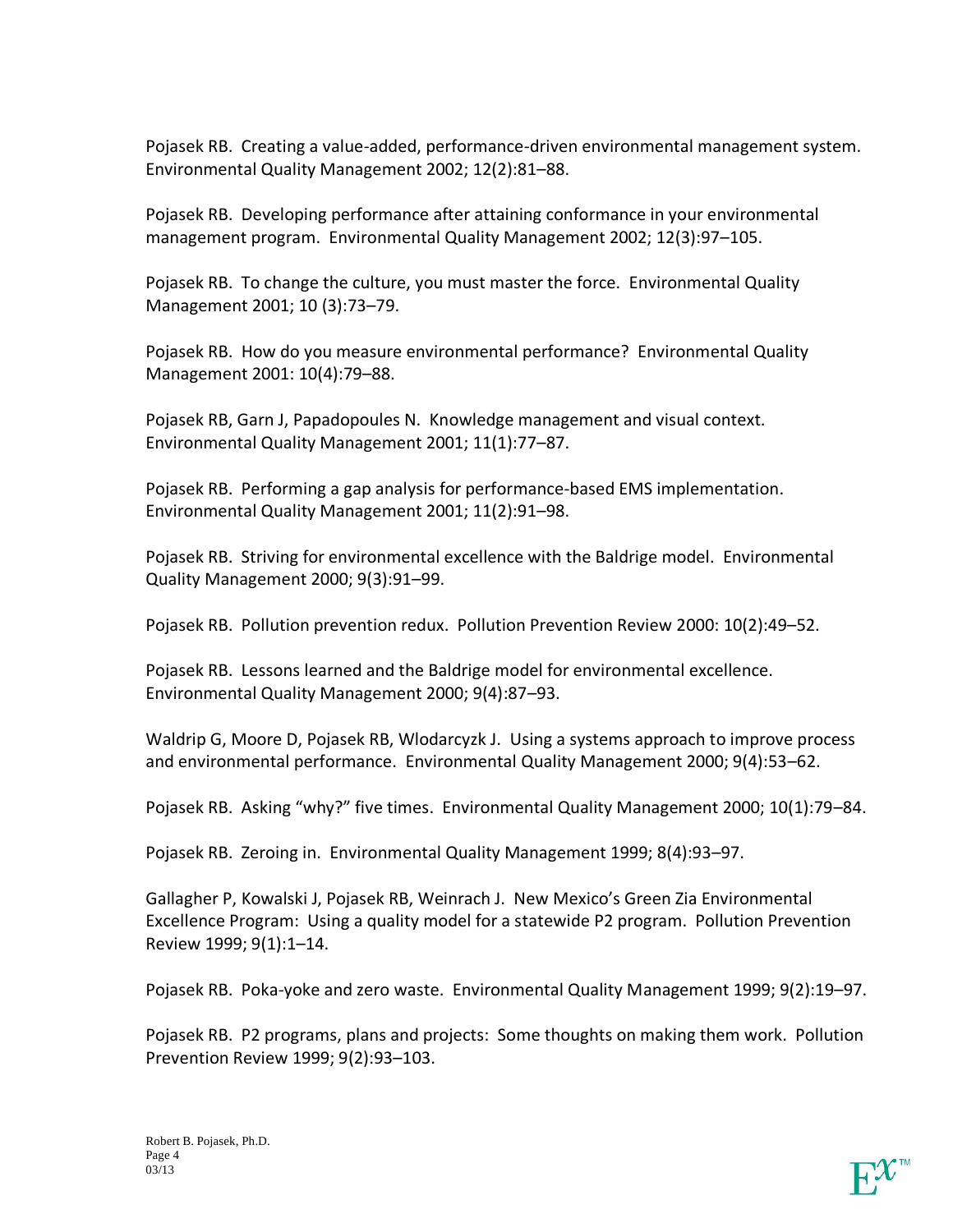Pojasek RB. Five S's: A tool that prepares an organization for change. Environmental Quality Management 1999; 9(1):97–103.

Pojasek RB. Activity-based costing for EHS Improvement. Pollution Prevention Review 1998; 8(1):111–120.

Pojasek RB. Selecting P2 opportunities. Pollution Prevention Review 1998; 8(2):103–110.

Pojasek RB. Moving to zero wastes and emissions. Pollution Prevention Review 1998; 8(3):97– 105.

Pojasek RB. P2 Assessments: What Are They Good For? Pollution Prevention Review 1998; 8(4):101–109.

Pojasek RB. Prioritizing P2 alternatives. Pollution Prevention Review 1997; 7(1):105–112.

Pojasek RB. Implementing your P2 alternatives. Pollution Prevention Review 1997; 7(2):83– 88.

Griffin G, Pojasek RB. Improving environmental performance with a systems approach. Environmental Manager 1997; 9(1):1–5.

Pojasek RB. Understanding a process by process mapping. Pollution Prevention Review 1997; 7(3):91–101.

Pojasek RB. Materials accounting and P2. Pollution Prevention Review 1997; 7(4):95–103.

Bartlett KL, Lester RR, Pojasek RB. Prioritizing P2 opportunities with activity based costing. Pollution Prevention Review 1996; 5(4):17–26.

Pojasek RB. Using control charts in a P2 program. Pollution Prevention Review 1996; 6(1):87– 93.

Bartlett KL, Pojasek RB. Using software to enhance pollution prevention. Pollution Prevention Review 1996; 6(2):99–104.

Pojasek RB. Using cause and effect diagrams in your P2 program. Pollution Prevention Review 1996; 6(3):99–105.

Pojasek RB. Identifying P2 alternatives with brainstorming and brainwriting. Pollution Prevention Review 1996; 6(4):93–97.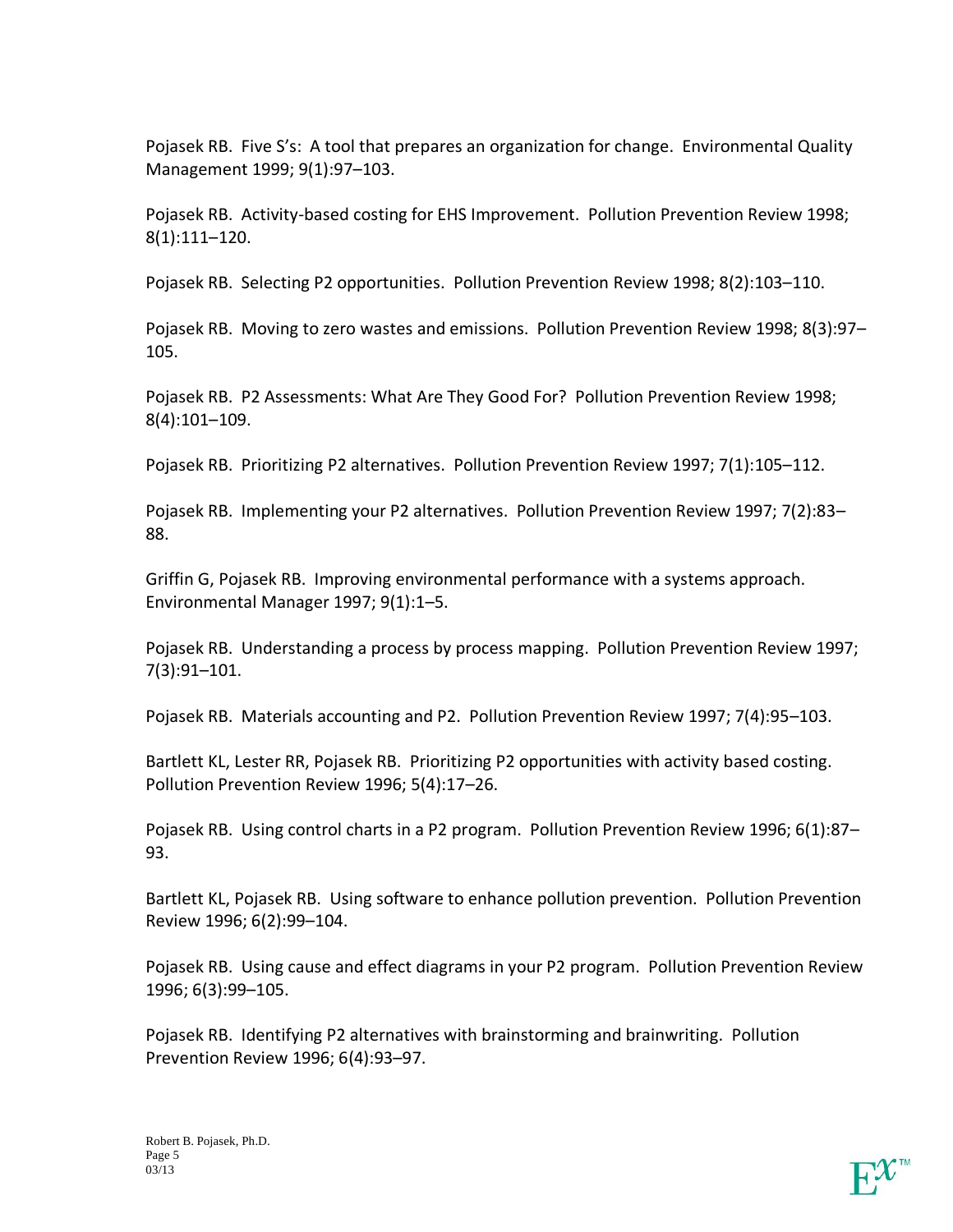Spitzer MA, Pojasek RB, Robertaccio FL, Nelson J. Accounting and capital budgeting for pollution prevention. Pollution Prevention in South Carolina 1996; Winter:4–9.

Pojasek RB. Pollution prevention as a hot trend in the environmental business. Environ Today, O&P Sect, February 1994.

Pojasek RB, Grulich MM. Publicly-funded pollution prevention program: What's their future. Engineering News Record, June 13, 1994; E31–E32.

Pojasek RB. The end of the end-of-the-pipe: Business opportunities in pollution prevention. Engineering News Record, June 14, 1993; E13–E16.

Pojasek RB. Pollution prevention: why emphasis on prevention will boost the economy. Environ Today, O&P Sect, February 1993.

Pojasek RB. Getting your pollution prevention program off to a quick start. Pollution Prevention Review 1993; 3(3):351–357.

Pojasek RB. Looking beyond the manufacturing process for opportunities to prevent pollution. Pollution Prevention Review 1993; 3(4):469–473.

DeMaria JP, Pojasek RB. Innovative enforcement settlements. Corporate Environ Strategy 1993; 1(2):37–42.

Pojasek RB. Finding safer materials may not be as easy as you think. Pollution Prevention Review 1993; 4(1):119–22.

Pojasek RB. Spray painting: The search for the right answer. Pollution Prevention Review 1992; 2(2):243–248.

Pojasek RB. Conserving fluid use in machining operations. Pollution Prevention Review 1992; 2(3):379–381.

Pojasek RB. Water conservation and pollution prevention. Pollution Prevention Review 1992; 2(4):495–500.

Pojasek RB. Is your quest for substitute solvents preventing you from evaluating other options. Pollution Prevention Review 1992; 1(4):113–117.

Cali LJ, Pojasek RB. Measuring pollution prevention progress. Pollution Prevention Review 1991; 1(2):119–130.

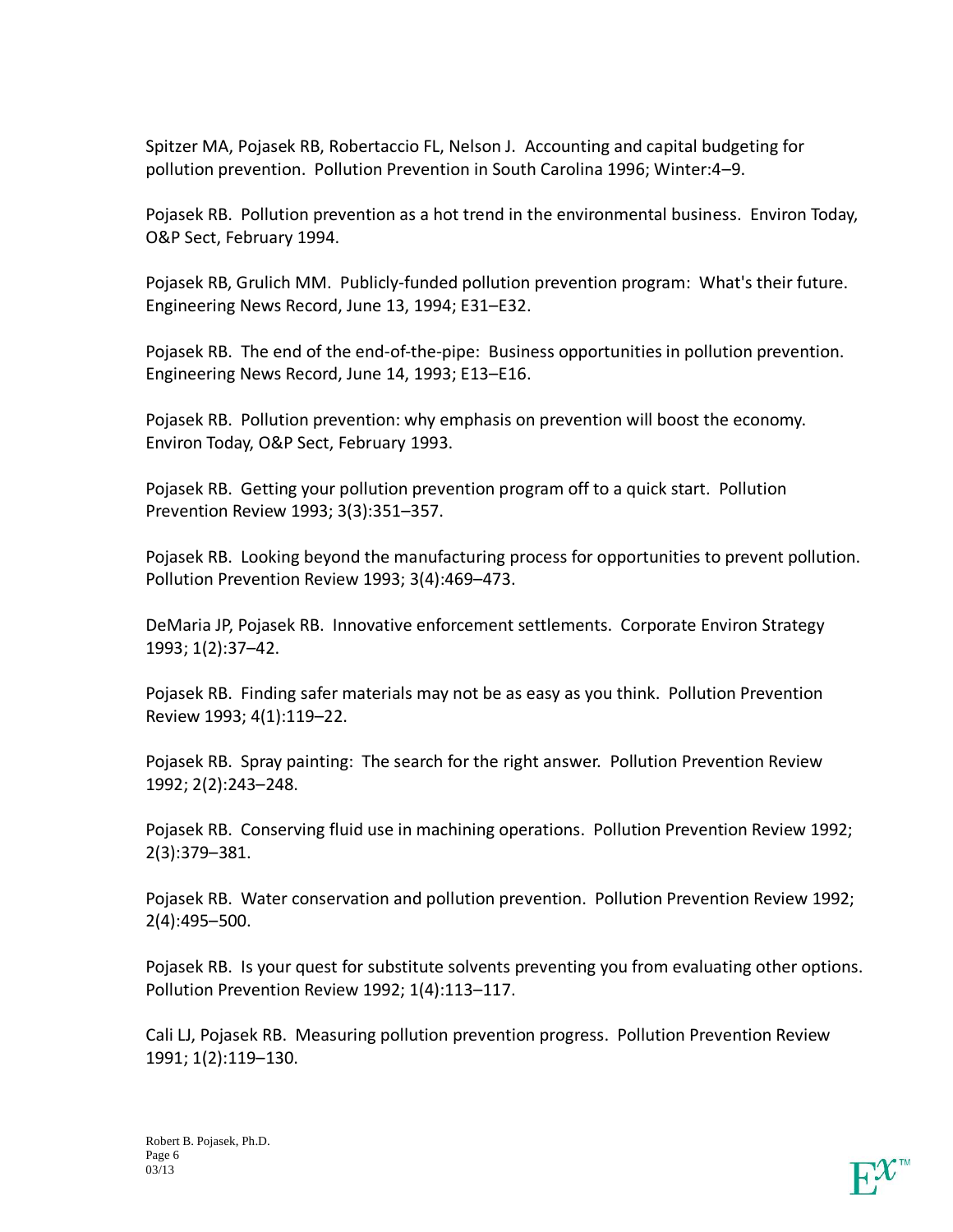Cali LJ, & Pojasek RB. Contrasting approaches to pollution prevention auditing. Pollution Prevention Review 1991; 1(3):225–235.

Pojasek RB. For pollution prevention: be descriptive, not prescriptive. Chemical Engineering, 1991 Sept; 136–139.

Pojasek RB. Reviving the feasibility study for use in pollution prevention programs. Pollution Prevention Review 1991; 2(1):107–111.

Pojasek RB. Improving operations through waste minimization. Journal of the American Institute of Plant Engineers, 1987: 11–15.

Pojasek RB. Staying alive at toxic waste spills. The Journalist Fall 1984; 12–14.

Pojasek RB. Hazardous waste problems. Ecolibrium 1981; 10(1):7–12.

Pojasek RB, Brantner KA, Stover EL. Priority pollutants: Sample collection and handling. Pollution Engineering 1981; 12(3):34–38.

Pojasek RB, Brantner KA, Stover EL. Priority pollutants: Analytical testing. Pollution Engineering 1981; 13(4):30–32.

Pojasek RB, Breidenbach AW, Lederman PB. Disappointment of the seventies, expectations of the eighties. Journal of the Water Pollution Control Federation 1981; 53(2):152–154.

Pojasek RB, Gould M. Update on hazardous waste regulations and their impact on the pulp and paper industry. TAPPI Journal 1981; 64(8):45.

Pojasek RB. Developing solutions to hazardous waste problems. Environmental Science and Technology 1980; 14:924–929.

Pojasek RB, Gould M. Current hazardous waste regulations have mild impact on paper industry. Pulp and Paper 1980; 54(11):144–146.

Pojasek RB. Disposing of hazardous chemical wastes. Environmental Science and Technology 1979; 13:810–814.

Pojasek RB. Novel approach to hazardous waste disposal in New England. Journal of the New England Water Pollution Control Association 1979; 13:34–36.

Pojasek RB. Solid-waste disposal: Solidification. Chemical Engineering 1979; 13:87.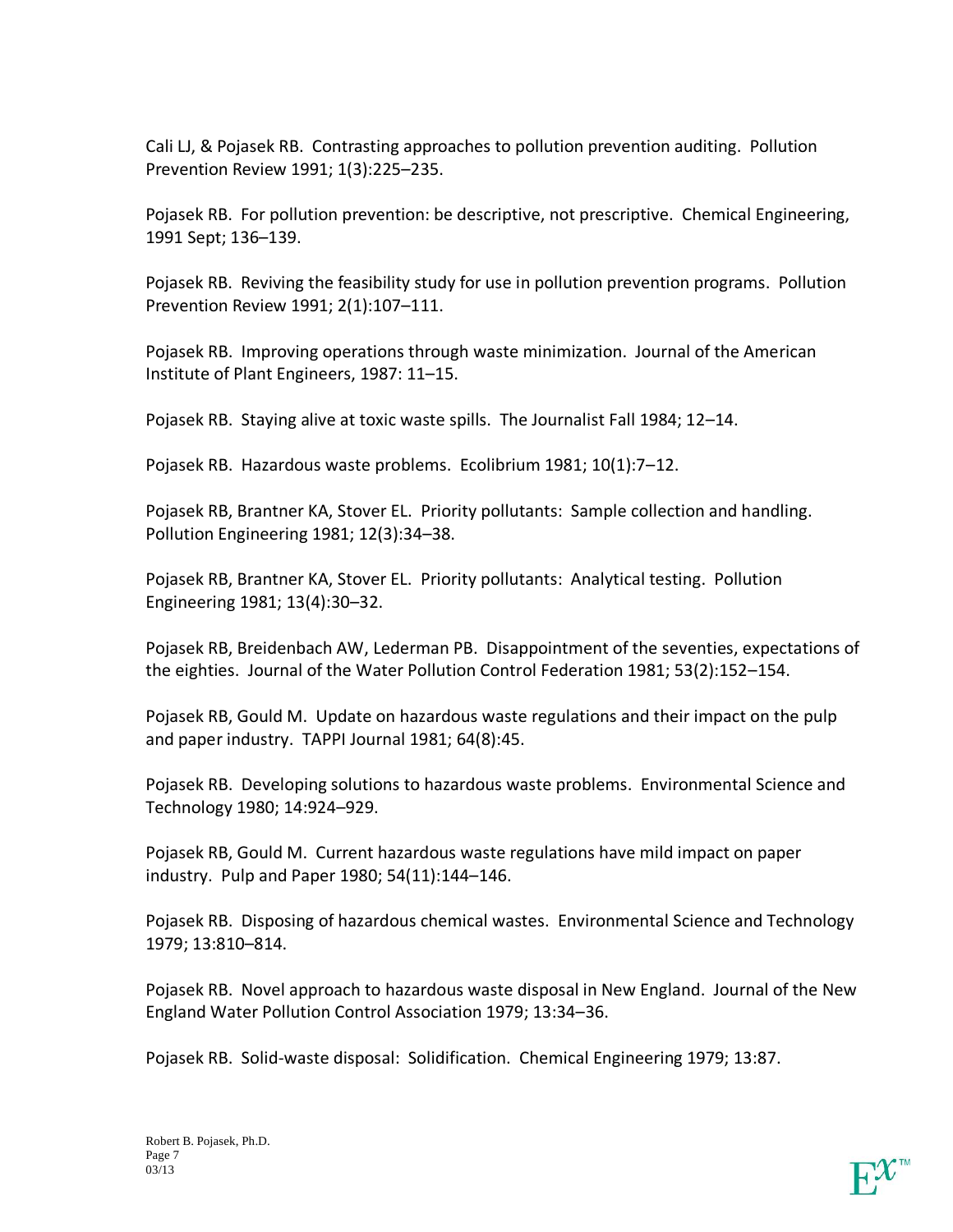Pojasek RB. Stabilization/solidification of hazardous wastes. Environmental Science and Technology 1978; 12:382–386.

Pojasek RB, Zajicek OT. Surface microlayers and foams—Source and metal transport in aquatic systems. Water Research 1978; 12:7.

Pojasek RB. How to protect drinking water sources. Environmental Science and Technology 1977; 11:342–347.

Pojasek RB, Zajicek OT. Fulvic acid and aquatic manganese transport. Water Resources Research 1976; 12:305–309.

Pojasek RB. Update on NPDES analysis. Pollution Engineering 1976; 8:42.

Pojasek RB. NPDES permits and water analysis. Environmental Science and Technology 1975; 9:320–324.

### **Books**

Pojasek RB. Making the business case for EHS. 2006 Old Saybrook, CT: Business and Legal Reports, 2006.

Pojasek RB, Metcalf C. An organizational guide to pollution prevention. EPA/625/R-01/003, Cincinnati, OH, US Environmental Protection Agency, August 2001.

Pojasek RB (editor). Impact of legislation and implementation of disposal management practices. Ann Arbor: Ann Arbor Publishers, 1980.

Pojasek RB (editor). New and promising ultimate disposal options. Ann Arbor: Ann Arbor Science Publishers, 1980.

Pojasek RB (editor). Stabilization/solidification options for hazardous waste disposal. Ann Arbor: Ann Arbor Science Publishers, 1978.

Pojasek RB (editor). Stabilization/solidification processes of hazardous waste disposal. Ann Arbor: Ann Arbor Science Publishers, 1978.

Pojasek RB (editor). Drinking water quality enhancement through source protection. Ann Arbor: Ann Arbor Science Publishers, 1977.

# **Book Chapters**

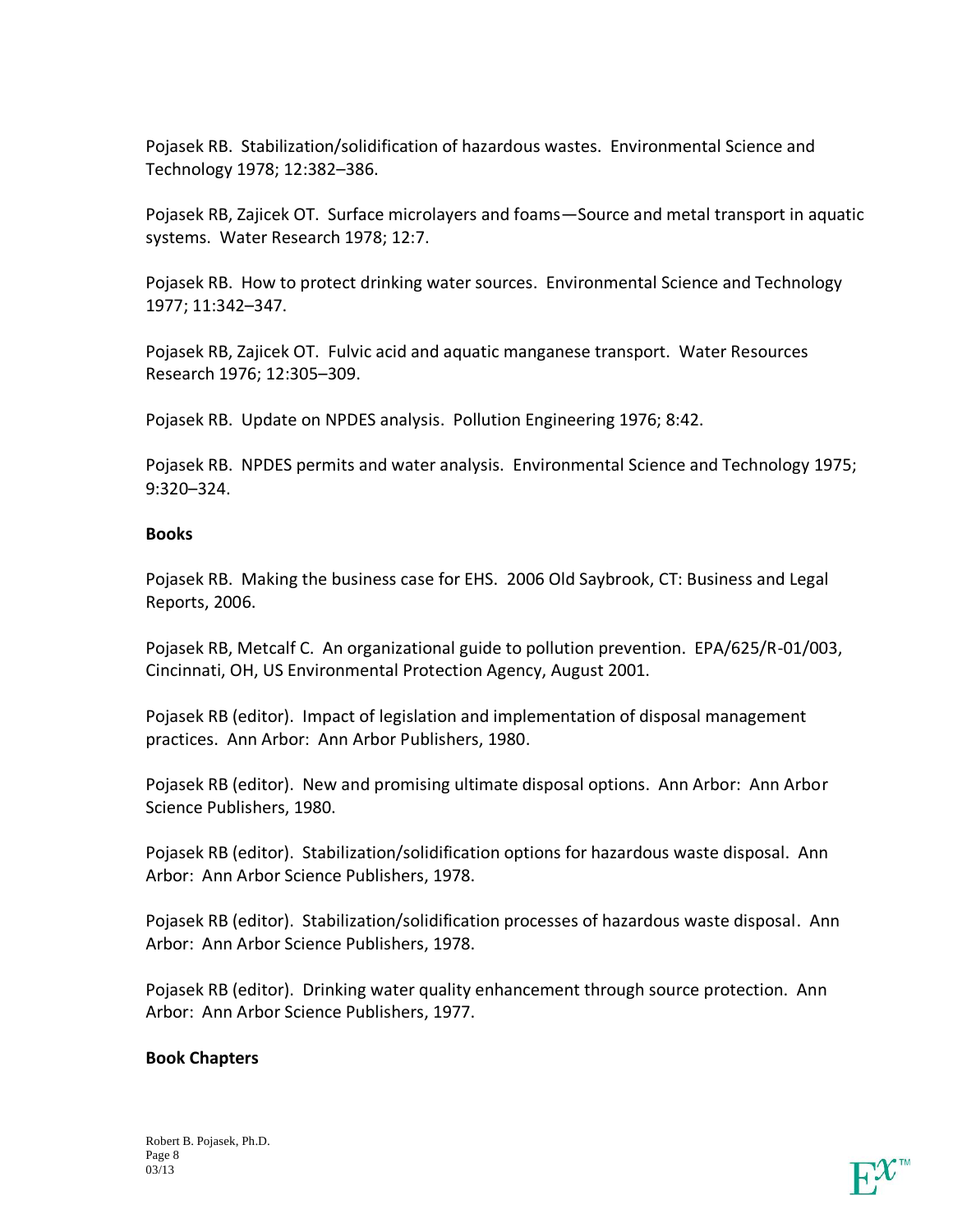Pojasek RB. Problems with the use of developing technologies at hazardous waste sites. In: Effective and Safe Waste Management. RL Jolley, RGM Wang (eds), Boca Raton: Lewis Publishers 1993; 35–40.

Pojasek RB. Waste reduction audits. In: Environmental Risk Management—A Desk Reference. EB Rothenberg, DJ Telego (eds), Alexandria: RTM Communications, Inc. 1991; 431–444.

Pojasek RB. Pollution prevention progression. In: Environmental Risk Management—A Desk Reference. EB Rothenberg, DJ Telego (eds), Alexandria: RTM Communications, Inc. 1991; 503– 520.

Pojasek RB. Hazardous waste disposal in Massachusetts. In: Geotechnology in Massachusetts. Farquhar OC (ed), Amherst: University of Massachusetts Press 1982; 407–10.

Pojasek RB. Using solidification as a waste detoxification process. In: Detoxification of Hazardous Waste. Exner JH (ed), Ann Arbor: Ann Arbor Science Publishers 1981; 109–118.

Pojasek RB. Ultimate disposal of hazardous sludge via solidification. In: Sludge and its Ultimate Disposal. Borchardt JA, et al. (eds), Ann Arbor: Arbor Science Publishers 1981; 211– 16.

Pojasek RB, Scott MA. Surrogate screening for volatile organics in contaminated media. In: Hazardous Solid Waste Testing. Conway RA, Malloy BC (eds), Philadelphia: ASTM Special Technical Publication 1981; 760:217–224.

# **Academic Appointments**

- Visiting Lecturer, Tufts University, Civil/Environmental Engineering, Hazardous Materials Management Program, 1988–1996
- Visiting Lecturer, Harvard School of Public Health, Environmental Health, 1990–1996
- Adjunct Lecturer, Harvard School of Public Health, Environmental Health, 1996–2011
- Senior Lecturer, Harvard Extension School, Sustainability and Environmental Management Program, 2002–present

# **Advisory Appointments**

- American Forest & Paper Association, Judge, Annual Environment and Energy Awards Program, 1995–2000
- Presidential Green Chemistry Challenge Awards Program, Judge, 1996
- Massachusetts' Governor's Toxic Use Reduction Awards Program, Judge, 1991
- U.S. Environmental Protection Agency, Science Advisory Board, Member/Consultant, 1990-1998